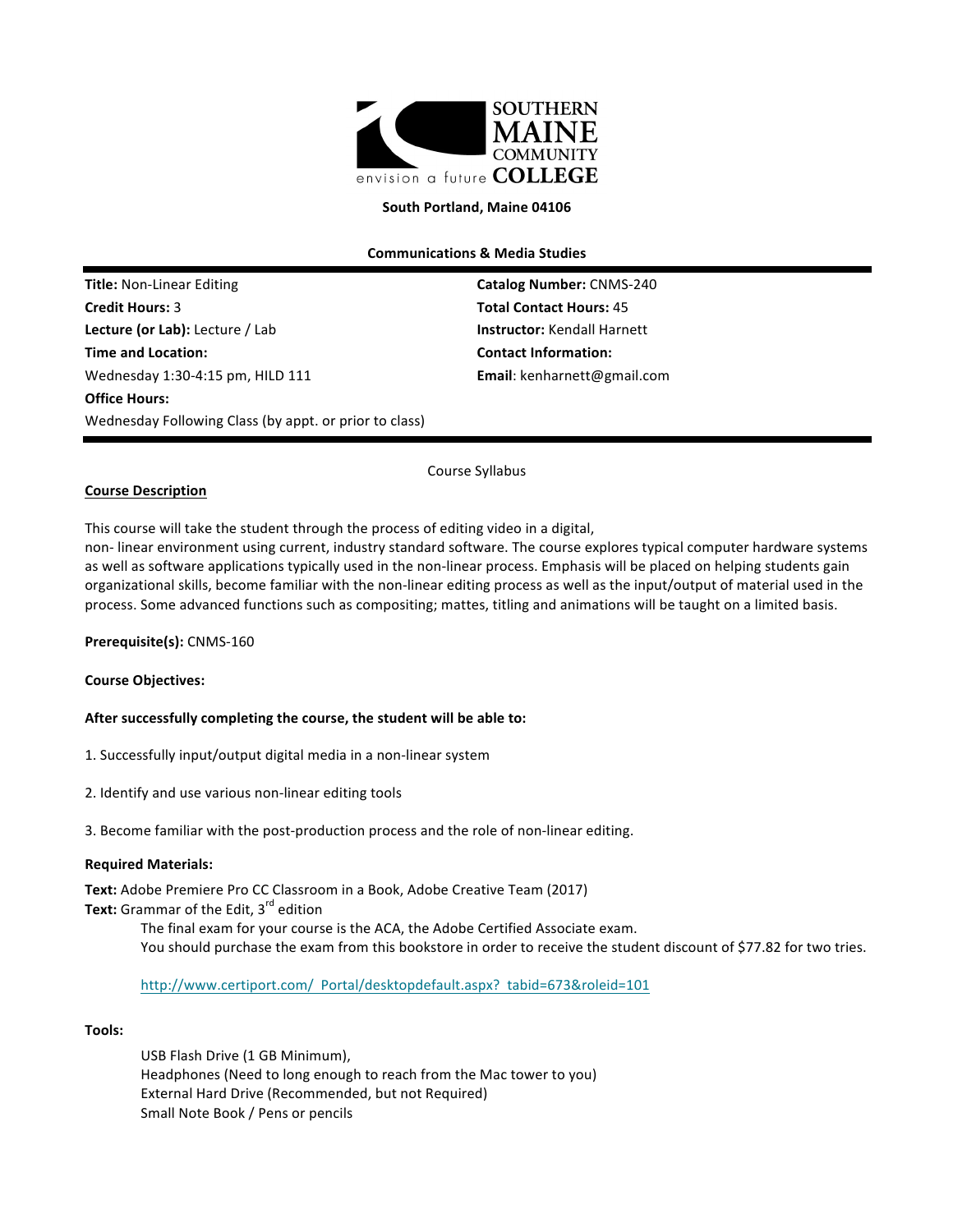#### **Grade Breakdown:**

| Weekly Editing Projects (7) |     |
|-----------------------------|-----|
| Kitchen                     | 10  |
| Rainforest                  | 10  |
| Hope                        | 15  |
| Horror Chase Scene          | 15  |
| Music Video                 | 15  |
| Car Chase Scene             | 15  |
| Wine Industrial             |     |
| Rough Cut                   | 5   |
| Fine Cut                    | 15  |
| Midterm                     | 20% |
| Attendance / Participation  |     |
| Homework                    |     |
| Documentary Editing Essay   |     |

#### **Student Evaluation and Grading:**

Student's work will be evaluated on their knowledge and practice of class room work, reading, and task work; contribution to class discussion and the quality of production skills (this includes technical and aesthetic concerns.) In addition, grading and evaluation will include attention to deadlines and requirements specific to the assignments. Work will be formally graded twice the semester-at midterm and then at finals. Weekly progress and feedback will be given during class critiques and via the Blackboard discussion board.

| <b>Course Grade:</b> | A | 93 - 100        | A- 90-92.9  | $B+$ 87 - 89.9 |
|----------------------|---|-----------------|-------------|----------------|
|                      |   | B 83-86.9       | $B-80-82.9$ | $C+ 77 - 79.9$ |
|                      |   | $C = 73 - 76.9$ | $C-70-72.9$ | $D+ 67 - 69.9$ |
|                      |   | D $63 - 66.9$   | F 0-62.9    |                |

#### **Miscellaneous:**

MP3 players, headphones and Instant Messaging are prohibited during class time. Please turn this equipment off upon entering the class room. Please do not disturb your fellow classmates during class or during open lab hours. Food and drink is strictly prohibited. We will break half way through our 3 hour session. You are free to chat, email, phone, and snack at this time.

#### **Attendance & Missed/Late Work Policy:**

You are required, as stated in the college handbook, to attend all classes. A portion of your grade is determined by your attendance and active participation. Points will be deducted for unexcused absences. Excused absences must be documented with doctor's notes or other official form of notification. Three unexcused consecutive absences will result in a reporting of your Last date of Attendance which will be posted as an AF (automatic failure). Missed in class work will be made up outside of the class. Work submitted late will be graded on a reduced point value scale (10% reduction for every week late); after 2 weeks work will not be accepted.

#### **End-of-Course Evaluation**

Students complete evaluations for each course attended at SMCC. Evaluations are submitted online and can be accessed through the student portal. Students can access the course evaluations beginning one week before the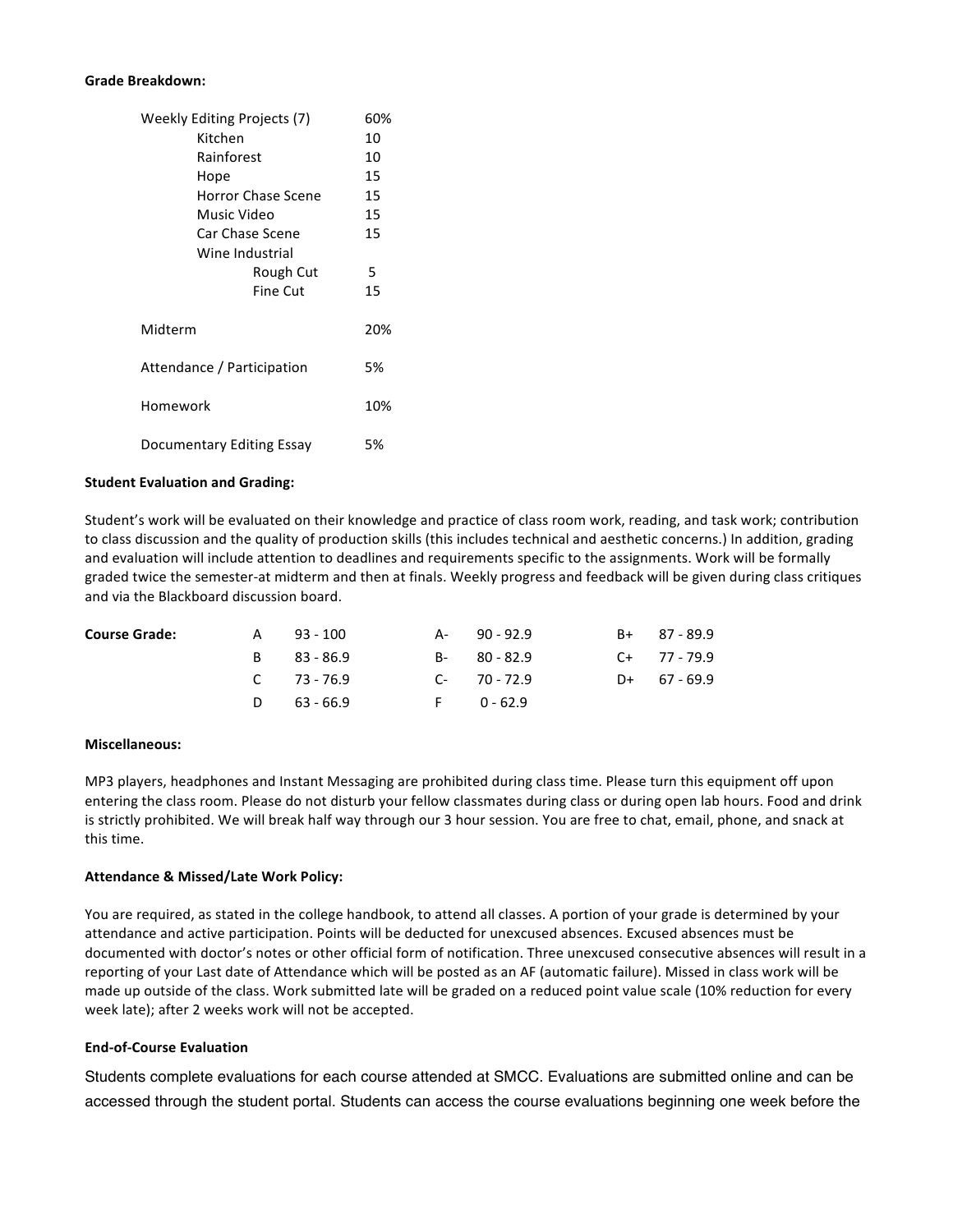end of classes. The deadline for submission of evaluations occurs Monday at 5 p.m. following the last day of the class. You will receive an e-mail to your student e-mail account when course evaluations are available.

# **ADA Syllabus Statement**

Southern Maine Community College is an equal opportunity/affirmative action institution and employer. For more information, please call (207) 741-5798. If you have a disabling condition and wish to request accommodations in order to have reasonable access to the programs and services offered by SMCC, you must register with the Disability Services Coordinator, Sandra Lynham, who can be reached at 741-5923. Further information about services for students with disabilities and the accommodation process is available upon request at this number. Course policies about online testing are modified to suit each individual's accommodations.

#### **SMCC Pay-for-Print Policy**

Each semester students receive a \$20 printing credit. The balance resets at the end of the semester and any remaining credits are removed. The College's pay-for-print system monitors printing on all printers (including those in general access labs, library printers, Tutoring Services, Campus Center Lounge and technology labs). Be sure to log OUT of the system when you've finished your printing, to prevent unauthorized access to your account. Students can check the number of pages they have printed by using the Printing Balance tool available on SMCC computers (located in the lower right corner of the screen, near the clock). Departments with work study students who need to print documents for the department should contact the Help Desk at 741-5696 to have a special account set up. To find ways to reduce your printing charges, please go to the IT Help tab on My SMCC. If you have questions about the pay-for-printing policy or your printing charges, please contact the Help Desk at 741-5696 or send an e-mail to helpdesk $(a)$ smccme.edu.

## **Add-Drop Policy**

Students who drop a course during the one-week "add/drop" period in the fall and spring semesters and the first three days of summer sessions receive a 100% refund of the tuition and associated fees for that course. Please note any course that meets for less than the traditional semester length, i.e., 15 weeks, has a pro-rated add/drop period. There is no refund for nonattendance.

#### **Withdrawal Policy**

A student may withdraw from a course only during the semester in which s/he is registered for that course. The withdrawal period is the second through twelfth week of the Fall and Spring semesters and the second through ninth week of twelveweek Summer courses. This period is pro-rated for shorter-length courses,

usually 75 percent of course meeting times; please check with the Registration Office. To withdraw from a course, a student must complete and submit the appropriate course withdrawal form, available at the Registration Office. This process must be completed either in person or by using SMCC e-mail accounts.

# **Plagiarism Statement**

If an instructor suspects that a student has knowingly committed a violation defined in the Maine Community College System Policy on Student Grade Appeals and Academic Misconduct, the instructor has the authority to review the alleged misconduct and determine the grade that the student should receive for the assignment and the course. The instructor may assign a failing grade for the assignment or course and may require the student to complete additional work for the course. The instructor may consult with the department chair and/or the College's chief academic officer prior to making such decisions. If a student seeks to challenge an instructor's determination, the student should submit a grade appeal. Grade appeal forms are available in the Advising Office on the South Portland Campus or in the administrative offices in the Learning Commons on the Midcoast Campus. An instructor may also refer the matter to the College's disciplinary officer for review under the procedures of the MCCS Student Code of Conduct.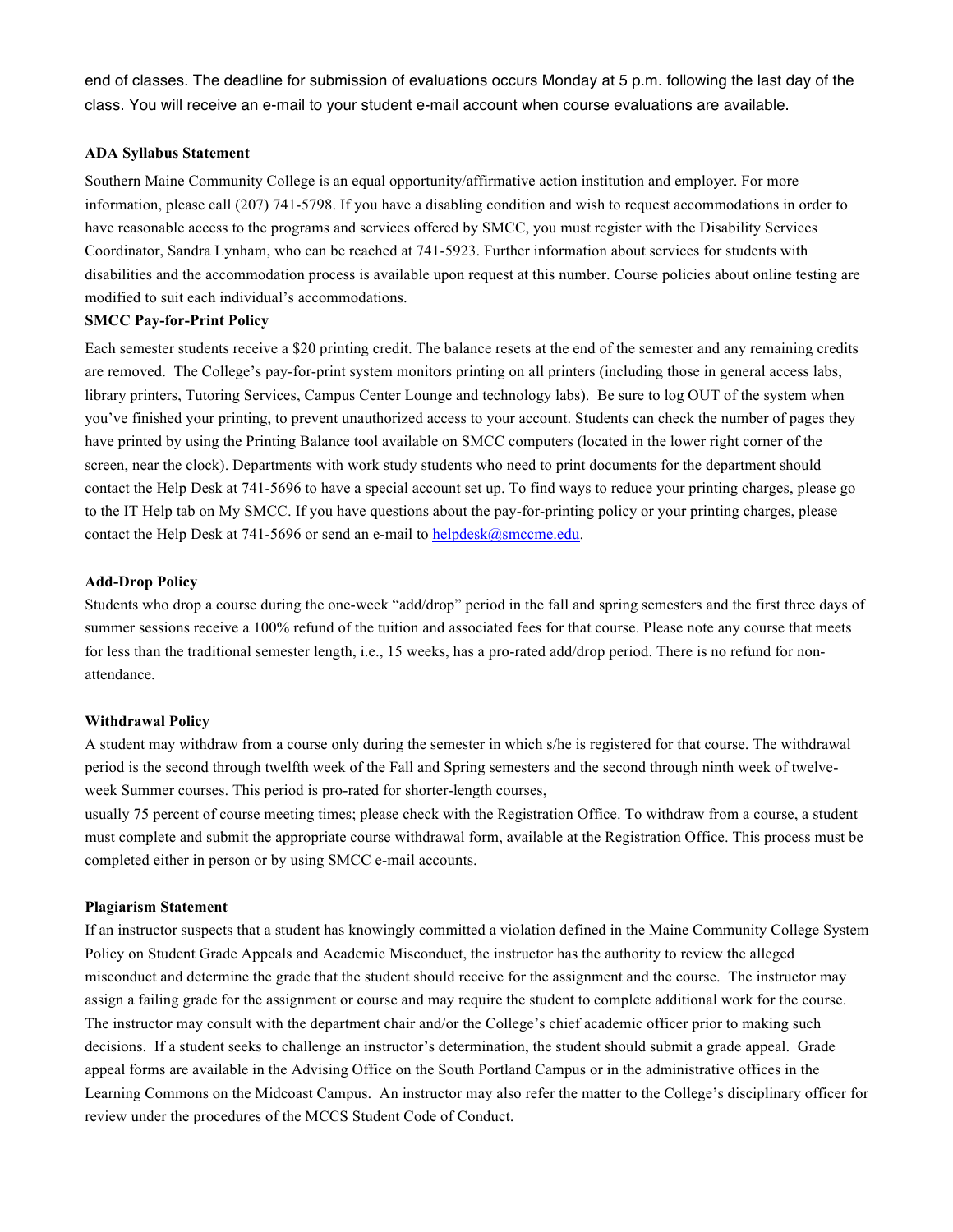# **Unit #1 (8/30/17)**

|                   | <b>Tech Talk:</b> | Course review, syllabus, lab policies, blackboard participation and expectations.<br>Importing Media from the school's drive. ACA Exam options.                                                                                                                                                                                                          |
|-------------------|-------------------|----------------------------------------------------------------------------------------------------------------------------------------------------------------------------------------------------------------------------------------------------------------------------------------------------------------------------------------------------------|
|                   | Lecture:          | A Brief History of Editing                                                                                                                                                                                                                                                                                                                               |
|                   | Projects:         | Editing Project #1: Kitchen Situation (Due at the Beginning of Unit #3)                                                                                                                                                                                                                                                                                  |
| Unit #2 (9/6/17)  | Homework:         | Reading: Classroom in a Book Ch. 1 - Adobe CC<br>Reading: Classroom in a Book Ch. 2 - Setting Up a Project<br>Reading: Classroom in a Book Ch. 3 - Importing Media<br>Reading: Grammar of the Edit Ch.1 - Editing Basics<br><b>Assignment #1: Contact Information (Email Address)</b><br>Assignment #2: Grammar of the Edit Chapter 1 (5 Things Learned) |
|                   | Tech Talk:        | Ch. 1: Touring Adobe Creative Cloud<br>Ch. 2: Setting Up a Project<br>Ch. 3 Importing Media<br>Shot sizes and editing nomenclature<br><b>Exporting Media</b>                                                                                                                                                                                             |
|                   | Lecture:          | Dialogue #1                                                                                                                                                                                                                                                                                                                                              |
|                   | Homework:         | Reading: Classroom in a Book Ch. 4 - Organizing Media<br>Assignment #3: Breaking Down A Dialog Scene                                                                                                                                                                                                                                                     |
| Unit #3 (9/13/17) |                   |                                                                                                                                                                                                                                                                                                                                                          |
|                   | <b>Tech Talk:</b> | Ch. 4 Organizing Media                                                                                                                                                                                                                                                                                                                                   |
|                   | Lecture:          | Dialogue #2                                                                                                                                                                                                                                                                                                                                              |
|                   | Homework:         | Reading: Classroom in a Book Ch. 5 - Essentials of Video<br>Reading: Grammar of the Edit Ch. 2 - Understanding the Footage<br>Assignment #4: Grammar of the Edit Chapter 2 (5 Things Learned)                                                                                                                                                            |
|                   | Projects:         | Editing Project #2: Rain Forest PSA (Due Unit #5)<br>Editing Project #3: Hope (Due Unit #7)                                                                                                                                                                                                                                                              |
|                   | <b>CRITIQUE:</b>  | Editing Project #1: The Kitchen Situation - VIEW IN CLASS                                                                                                                                                                                                                                                                                                |
| Unit #4 (9/20/17) |                   |                                                                                                                                                                                                                                                                                                                                                          |
|                   | <b>Tech Talk:</b> | Ch. 5 - Essentials of Video Editing                                                                                                                                                                                                                                                                                                                      |
|                   | Lecture:          | <b>Public Service Announcements</b>                                                                                                                                                                                                                                                                                                                      |
|                   | Projects:         | Editing Project #4 - Horror Chase Scene (Due Unit #8)                                                                                                                                                                                                                                                                                                    |
|                   | Homework:         | Reading: Classroom in a Book Ch. 6: Working with Clips & Markers                                                                                                                                                                                                                                                                                         |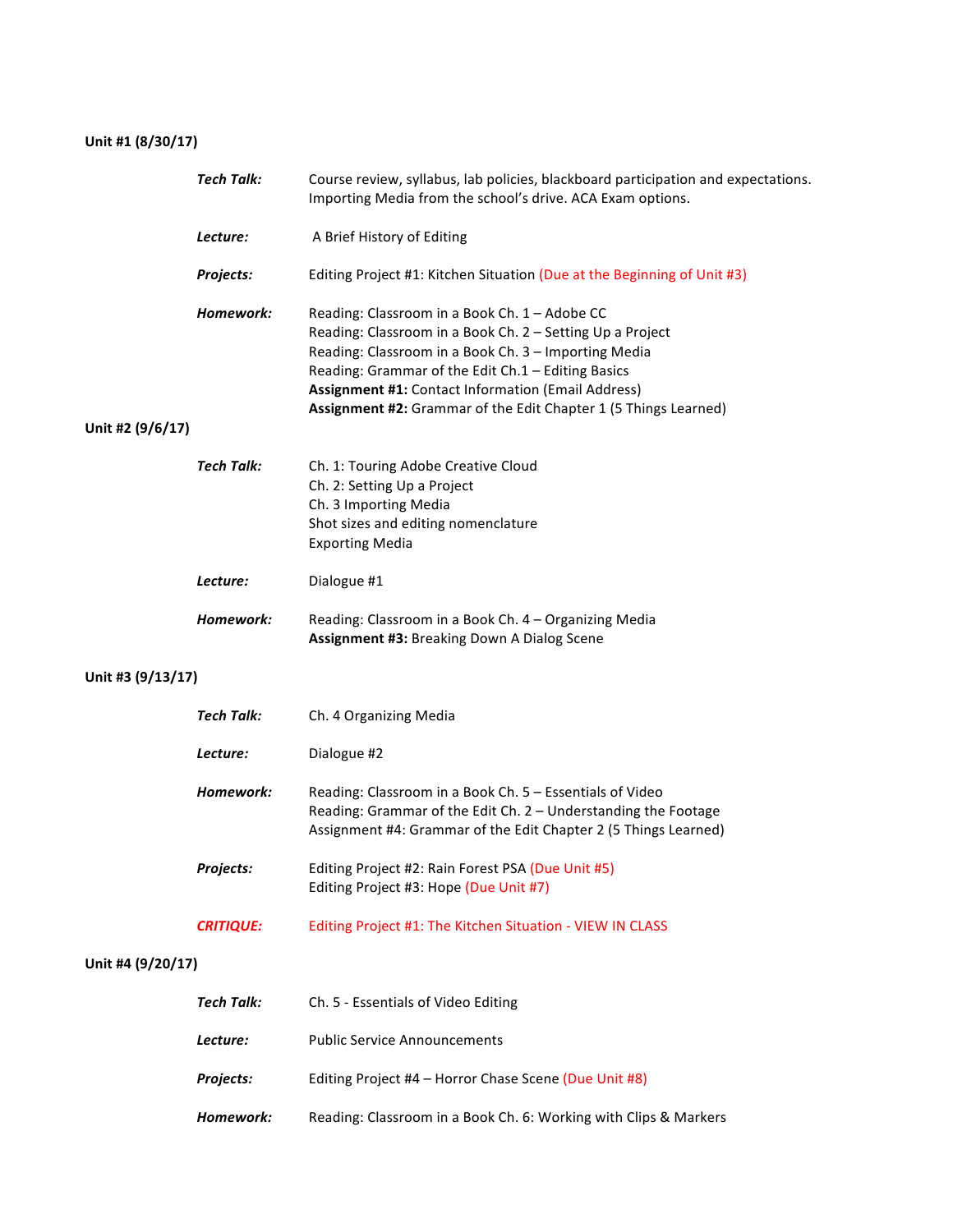|                    |                   | Reading: Grammar of the Edit: Ch.3 - When to Cut and Why?<br>Assignment #5: Grammar of the Edit Chapter 3 (5 Things Learned)<br>Watch the "Cutting Edge"<br>Assignment #6: Three discussion topic thoughts from the Cutting Edge or inspirational |                                                                                       |
|--------------------|-------------------|---------------------------------------------------------------------------------------------------------------------------------------------------------------------------------------------------------------------------------------------------|---------------------------------------------------------------------------------------|
| Unit #5 (9/27/17)  |                   | moments.                                                                                                                                                                                                                                          |                                                                                       |
|                    | <b>Tech Talk:</b> | Ch. 6 Working with Clips and Markers                                                                                                                                                                                                              |                                                                                       |
|                    | Lecture:          | Montage and Music Videos                                                                                                                                                                                                                          |                                                                                       |
|                    | <b>CRITIQUE:</b>  | Editing Project #2: Rain Forest PSA - View in Class                                                                                                                                                                                               |                                                                                       |
|                    | Homework:         |                                                                                                                                                                                                                                                   |                                                                                       |
|                    |                   | Reading: Classroom in a Book Ch. 7 - Transitions<br>Reading: Grammar of the Edit: Ch. 4 - Transitions<br>Assignment #7: Grammar of the Edit Chapter 4 (5 Things Learned)<br>style                                                                 | Assignment #8: Post Your Favorite Music Video & write one paragraph about the editing |
| Unit #6 (10/4/17)  |                   |                                                                                                                                                                                                                                                   |                                                                                       |
|                    | <b>Tech Talk:</b> | Ch. 7 - Transitions, Titles                                                                                                                                                                                                                       |                                                                                       |
|                    | Lecture:          | Trailer: How to cut to market                                                                                                                                                                                                                     |                                                                                       |
|                    | Homework:         | Reading: Grammar of the Edit: Ch. 5 - Editing Terms<br>Reading: Ch. 16 Creating Titles<br>Assignment #9: Post Your Favorite Movie Trailer                                                                                                         |                                                                                       |
| Unit #7 (10/11/17) |                   | Assignment #10: Grammar of the Edit Chapter 5 (5 Things Learned)                                                                                                                                                                                  |                                                                                       |
|                    | <b>Tech Talk:</b> | Ch. 8 Advanced Editing Techniques                                                                                                                                                                                                                 |                                                                                       |
|                    | <b>CRITIQUE:</b>  | Editing Project #3: Hope - View in Class                                                                                                                                                                                                          |                                                                                       |
|                    |                   | Class period reserved for editing after screening of music videos                                                                                                                                                                                 |                                                                                       |
|                    | Homework:         | Reading: Ch. 8 Advanced Editing Techniques<br>Assignment #11: Grammar of the Edit Chapter 6 (5 Things Learned)<br>Assignment #12: Grammar of the Edit Chapter 7 (5 Things Learned)                                                                |                                                                                       |
| Unit #8 (10/18/17) |                   |                                                                                                                                                                                                                                                   |                                                                                       |
|                    | Lecture:          | <b>Review for Midterm</b>                                                                                                                                                                                                                         |                                                                                       |
|                    | <b>CRITIQUE:</b>  | Editing Project #4: Horror Chase Scene - View in Class                                                                                                                                                                                            |                                                                                       |
|                    | Projects:         | Editing Project #5: Car Chase Scene<br>Editing Project #6: Music Video<br>Editing Project #7: Vineyard PSA:                                                                                                                                       | (Due Unit #12)<br>(Due Unit #13)<br>(Rough Cut: Unit #14)                             |
|                    | Homework:         | <b>STUDY FOR MIDTERM</b>                                                                                                                                                                                                                          | (Fine Cut: Unit #15)                                                                  |